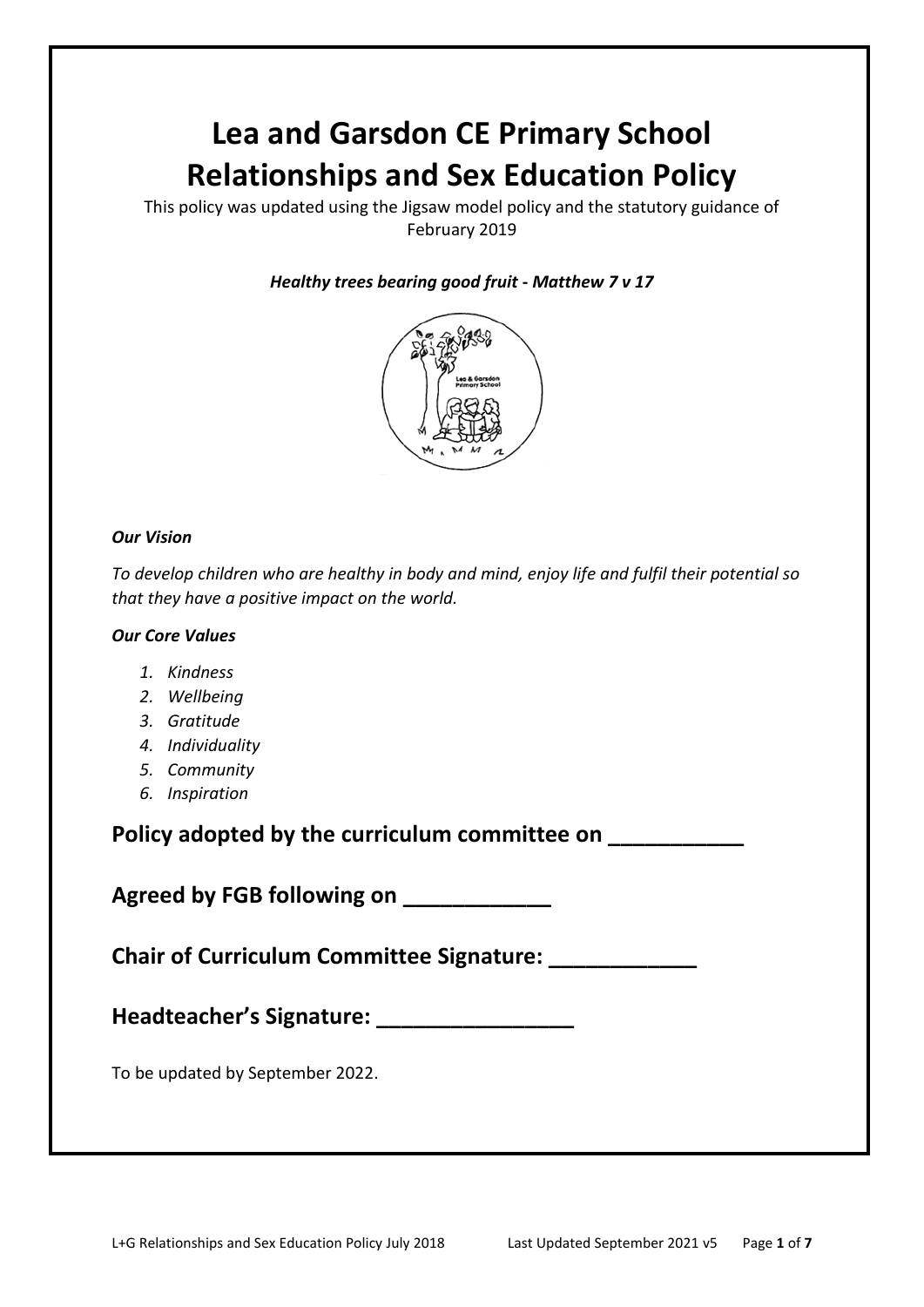# **Lea and Garsdon CE Primary School Relationships and Sex Education Policy**

# **Definition of Relationships Education at Lea and Garsdon School**

Relationships and Sex Education (RSE) is an integral part of Lea and Garsdon's PSHE curriculum and this policy for RSE should be read in conjunction with the policy for PSHE, Science and other related policies. RSE allows children to acquire information, develop skills and form positive and safe attitudes and beliefs about relationships. It is tailored to the age and physical and emotional maturity of the children and is delivered by the school staff members.

The objective of RSE is to help and support young people through their physical, emotional and moral development. A successful programme, firmly embedded in PSHE, will help young people learn to respect themselves and others and move with confidence from childhood through adolescence into adulthood.

#### **Aims**

- To enable children to acquire skills and attitudes which prepare them to learn about loving and stable relationships.
- To provide the opportunity for children to understand and cope with personal safety in the real and online world.
- To help children to develop critical thinking as part of decision-making and exercise some basic techniques for resisting peer pressure.
- To prepare children emotionally and physically for puberty

#### **Statutory requirements**

Relationships education is compulsory in primary school so all pupils must take part in these lessons. Sex education is not compulsory other than the content within the upper key stage 2 Science curriculum:

- o *Describe the differences in the life cycles of a mammal, an amphibian, an insect and a bird*
- o *Describe the process of reproduction in some plants and animals*
- o *Describe the changes as humans develop to old age*

but we, at Lea and Garsdon, believe that pupils will benefit from learning about puberty in years 5 and 6 so that children are ready for the physical and emotional changes ahead. These lessons will be delivered by the class teacher and supported by the headteacher.

RSE plays a very important part in fulfilling the statutory duties all schools have to meet. RSE helps children understand the difference between safe and abusive relationships and equips them with the skills to get help if they need it. State-funded schools have responsibilities for safeguarding and a legal duty to promote pupil well-being (Education and Inspections Act 2006 Section 38).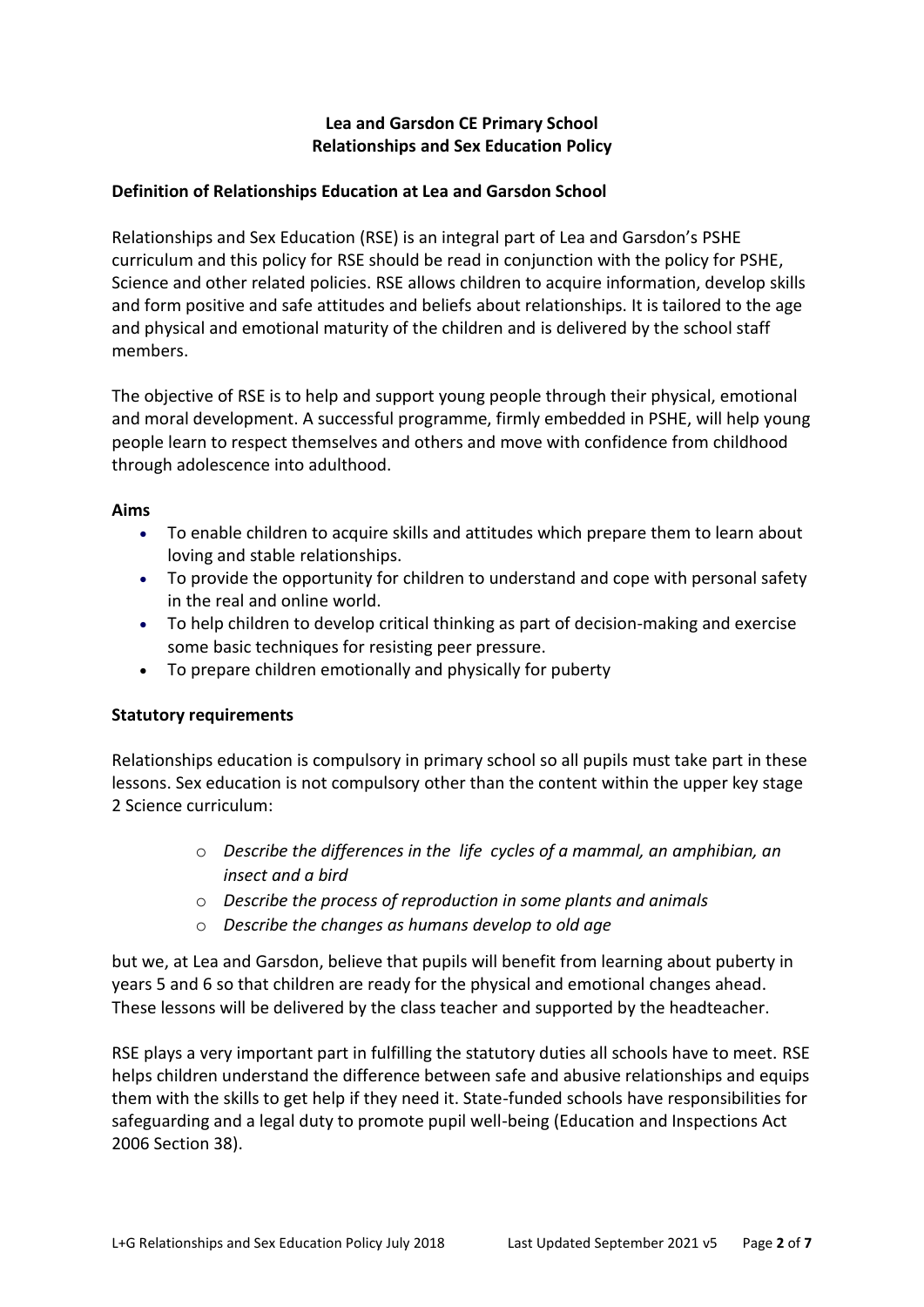RSE has clear links with other school policies aimed at promoting pupils' spiritual, moral, social and cultural development, including the:

- Anti-Bullying Policy Behaviour Policy Confidentiality Policy Drugs Education Policy Equal Opportunities Policy Health and Safety Policy
- Child Protection Policy **Special Educational Needs Policy** Special Educational Needs Policy Online Safety Policy Inclusion Policy RE Policy Safeguarding/Child Protection Policy Spiritual, Moral, Social and Cultural Education Policy

## **The role of the headteacher:**

It is the responsibility of the headteacher to ensure that both staff and parents are informed about the relationships and sex education policy, and that the policy is implemented effectively. The headteacher will monitor this policy on a regular basis and report to governors, when requested, on its effectiveness.

#### **Monitoring and Review:**

The Curriculum Committee of the governing body will monitor the relationships and sex education policy on an annual basis. This committee will report its findings and recommendations to the full governing body if the policy needs modification. Governors require the headteacher to keep a written record, giving details of the content taught in school. Governors should scrutinise materials to check they are in accordance with the school's ethos.

#### **Equalities**

All schools have a legal duty to promote equality (Equality Act, 2010) and to combat bullying (Education Act, 2006) (which includes homophobic, sexist, sexual and transphobic bullying). At Lea and Garsdon, we will foster healthy peer-to-peer communication and behaviour between boys and girls. We will build a culture where homophobia, misogyny and gender stereotypes are not tolerated and that sexual harassment is not acceptable, never tolerated, and not an inevitable part of growing up.

#### **Pupils with SEND**

Our curriculum will be accessible to all children. Work will be differentiated and personalised for those children with SEND. Staff are aware that some children are more vulnerable to exploitation and bullying and it is especially important that they have access to the RSE curriculum.

#### **Religion and belief**

The Church of England document "Valuing all God's Children, 2017" states: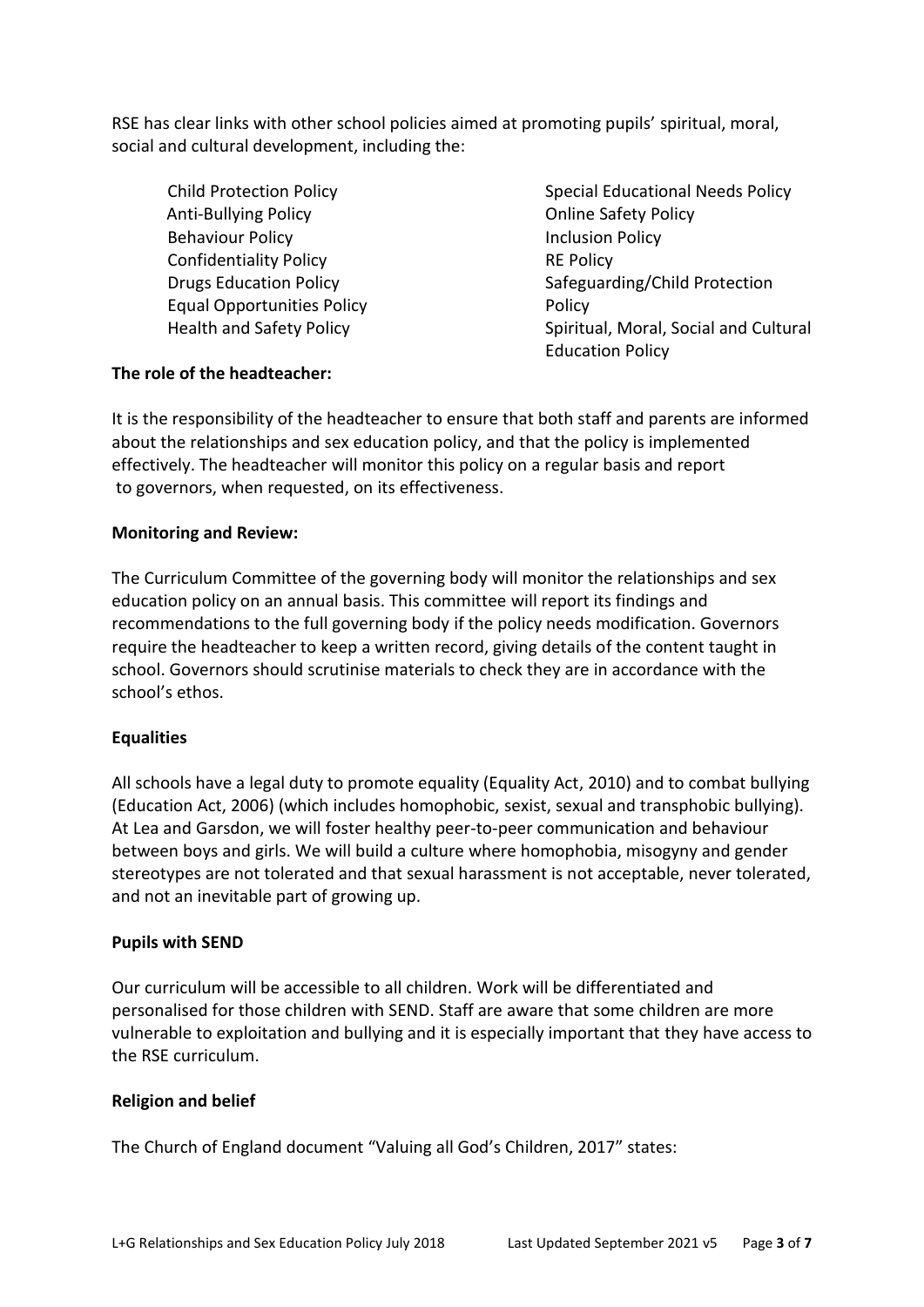"All bullying, including homophobic, biphobic and transphobic bullying causes profound damage, leading to higher levels of mental health disorders, self-harm, depression and suicide. Central to Christian theology is the truth that every single one of us is made in the image of God. Every one of us is loved unconditionally by God. We must avoid, at all costs, diminishing the dignity of any individual to a stereotype or a problem. Church of England schools offer a community where everyone is a person known and loved by God, supported to know their intrinsic value." (Page 1)

## **Working with Parents, Carers and the Wider Community**

The government guidance on RSE (DfEE 2000) emphasises the importance of schools working in partnership with parents and carers. Parents/carers have a legal right to see the school RSE policy and to be given a copy of it (Education Act 1996). Parents/carers should also be aware that schools are legally required to provide a broad and balanced curriculum.

At Lea and Garsdon School we will work closely with parents and make them aware of what is being taught and when (see table below). Parent will be invited in to view materials and offered opportunities to discuss the content.

## **Relationships Education**

The focus at Lea and Garsdon is on the building blocks and characteristics of positive relationships with particular reference to friendships, family relationships, and relationships with other children and adults. There is an emphasis on:

- What a relationship is:
- What friendship is
- What family means and who can support them
- How to take turns
- The importance of honesty and truthfulness
- The concept of personal privacy
- Respect for others
- Positive relationships in life and online
- Online safety and appropriate behaviour
- Family units in their many forms

It will also focus on boundaries and privacy regarding their own bodies and understanding boundaries in friendships, families and others in all contexts. (See Jigsaw RSE content below.)

#### **Safeguarding and Reports of Abuse and Confidentiality**

At the heart of RSE is keeping children safe in accordance with Keeping Children Safe in Education (KCSIE 2021) including safety online. If a child should make a disclosure, staff know to inform the designated safeguarding lead (DSL) and not promise confidentiality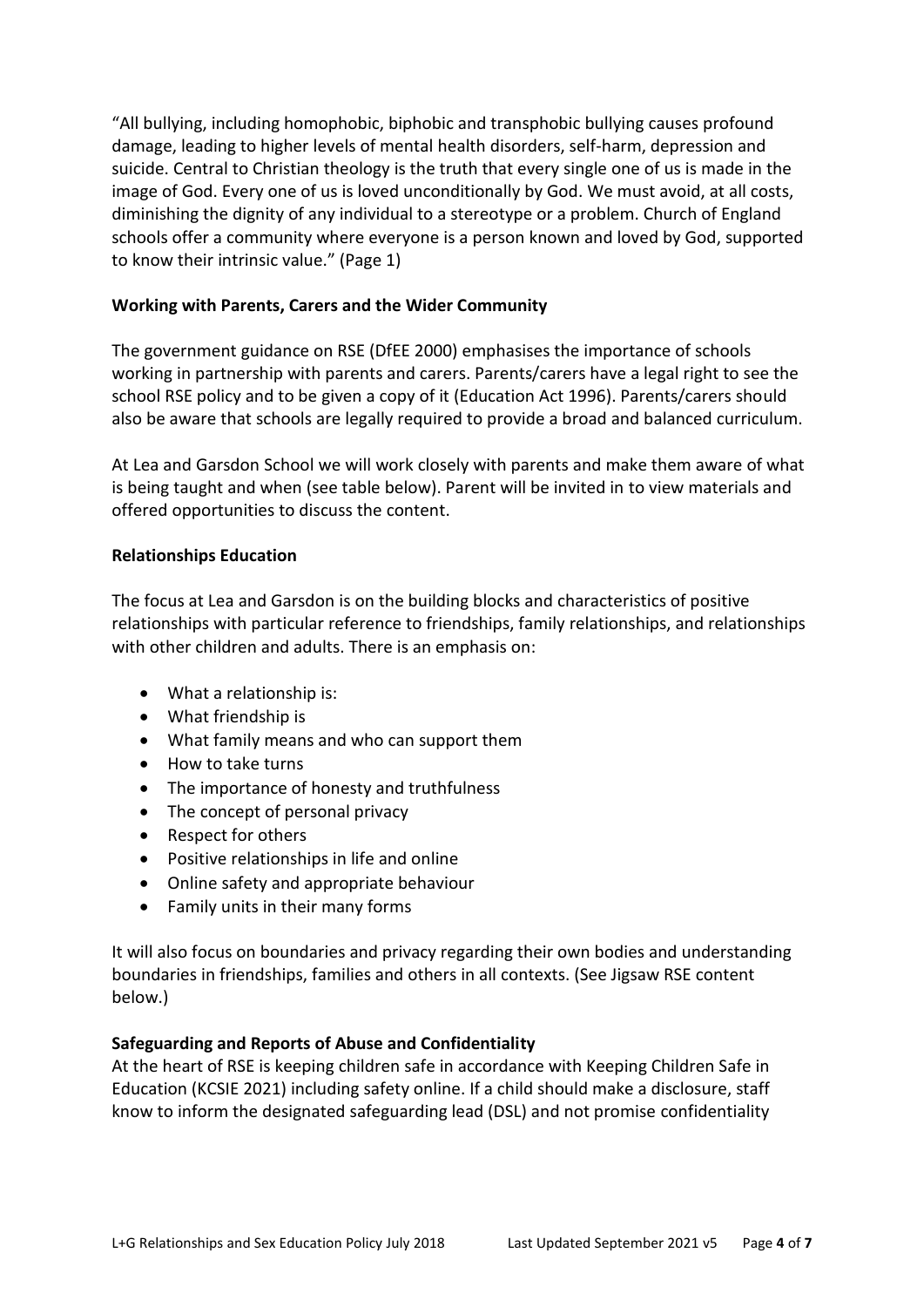# **Jigsaw RSE Content**

At Lea and Garsdon School, we use the Jigsaw scheme of work to guide our PSHE teaching and the areas that relate to RSE are below. These units of work are taught during the Summer Terms each year and build on what has gone before. The grid below shows specific RSE learning intentions for each year group in the 'Changing Me' unit of work. Some have been omitted as those topics regarding conception are covered under the science curriculum in years 5 and 6. At the end of summer term, years 5 and 6 are taught specifically about puberty using the TWINKL resources and will follow up with a question and answer session in gendered groups.

| <b>Year Group</b>          |            | <b>Piece Number and</b>         | <b>Learning Intentions</b>                                         |
|----------------------------|------------|---------------------------------|--------------------------------------------------------------------|
|                            |            | <b>Name</b>                     | 'I will be able to'                                                |
| <b>EYFS</b>                | <b>REC</b> | 1. My Body                      | 1. understand that everyone is unique and<br>special               |
|                            |            | 2. Respecting My<br><b>Body</b> | express how they feel when change<br>2.<br>happens                 |
|                            |            | <b>Growing Up</b><br>3.         | understand and respect the changes they<br>3.<br>see in themselves |
|                            |            | 4. Growth and Change            | 4. understand and respect the changes they<br>see in other people  |
|                            |            | 5. Fun and Fears                | 5. know who to ask for help if they are<br>worried about change    |
|                            |            | 6. Celebrations                 | 6. look forward to change                                          |
| KS1 on a 2<br>year rolling | Y1         | 1. Life cycles                  | 1. understand the life cycles of animals and<br>humans             |
| programme                  |            | 2. Changing me                  | 2. understand that changes happens                                 |
|                            |            | <b>3.My Changing Body</b>       | 3. understand that growing is natural and                          |
|                            |            |                                 | that everyone grows at different rates                             |
|                            |            | 5. Learning and                 | 5. know that when I learn something new I                          |
|                            |            | Growing                         | change a little bit                                                |
|                            |            |                                 | 6. tell you about the changes and how I                            |
|                            |            | <b>6. Coping with Changes</b>   | cope with them                                                     |
|                            | <b>Y2</b>  | 1. Life Cycles in Nature        | 1. recognise life cycles in nature                                 |
|                            |            | 2. Growing from Young           | 2. tell you about growing from young to old                        |
|                            |            | to Old                          | 3. tell you how my body has changed since I                        |
|                            |            | <b>3. The Changing Me</b>       | was a baby                                                         |
|                            |            | <b>5.Assertiveness</b>          | 5. tell you that there are different types of                      |
|                            |            |                                 | touch and confident to say which ones I                            |
|                            |            |                                 | don't like and to ask for help                                     |
|                            |            | <b>6.Looking Ahead</b>          | 6. identify the changes in year3                                   |
| $Y3+4$ on a 2              | Y3         | <b>1. How Babies Grow</b>       | 1. understand that in animals and humans                           |
| year rolling               |            | 2. Babies                       | lots of changes happen                                             |
| programme                  |            |                                 |                                                                    |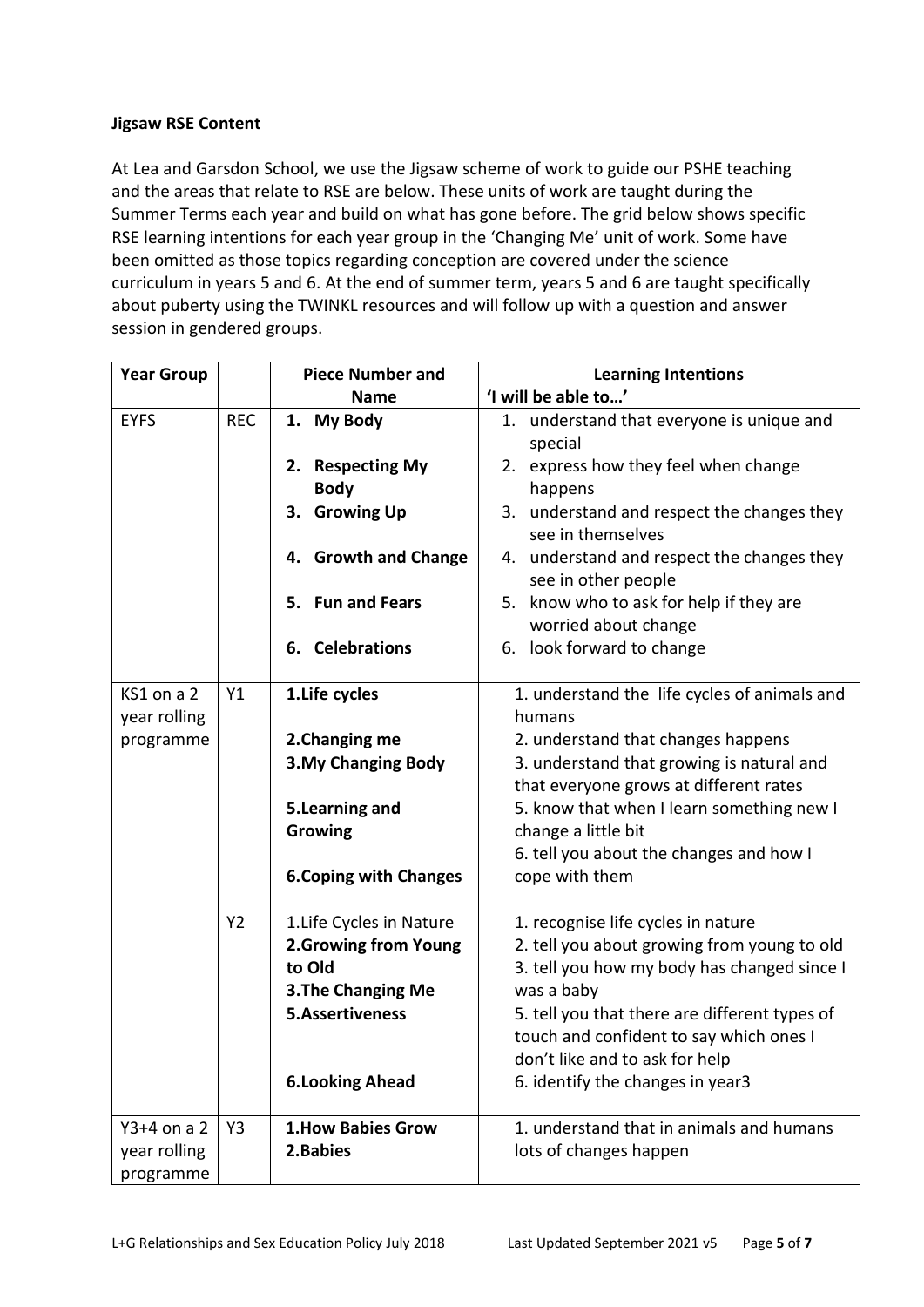|               |           |                             | 2. I understand how babies grow in their     |
|---------------|-----------|-----------------------------|----------------------------------------------|
|               |           | <b>5.Family Stereotype</b>  | mother's uterus                              |
|               |           | <b>6.Looking Ahead</b>      | 5. recognise stereotypical ideas             |
|               |           |                             | 6. identify the changes in year 4            |
|               | Y4        | 1.Unique Me                 | 1. understand that some of my                |
|               |           |                             | characteristics come from my birth parents   |
|               |           | <b>4. Circles of Change</b> | 4. make changes when I think they will       |
|               |           |                             | benefit me                                   |
|               |           | <b>5. Accepting Change</b>  | 5. express my fears and concerns about       |
|               |           |                             | changes outside of my control and know       |
|               |           |                             | how to manage these positively               |
|               |           | <b>6.Looking Ahead</b>      | 6. identify the changes in year 5            |
| $Y5+6$ on a 2 | <b>Y5</b> | 1.Self and Body Image       | 1. be aware of my self-image and develop     |
| year rolling  |           |                             | my self esteem                               |
| programme     |           | <b>5.Looking Ahead</b>      | 5. identify what I am looking forward to     |
|               |           |                             | when becoming a teenager                     |
|               |           | <b>6.Looking Ahead to</b>   | 6. identify what I am looking forward to in  |
|               |           | Year <sub>6</sub>           | year 6                                       |
|               |           |                             |                                              |
|               | Y6        | 1. My Self Image            | 1. be aware of my self-image                 |
|               |           | 5.Attraction                | 5. understand that being physically          |
|               |           |                             | attracted to someone changes the nature of   |
|               |           |                             | the relationship                             |
|               |           | <b>6.Transition to</b>      | 6. identify what I am looking forward to and |
|               |           | <b>Secondary School</b>     | what worries me about the transition to      |
|               |           |                             | secondary school                             |
|               |           |                             |                                              |

In addition to Jigsaw, the school will deliver the NSPCC PANTs programme across the school to keep children safe from abuse by explaining that "privates are private". This will also provide the opportunity to introduce the correct terminology of private parts as "penis" and "vagina" from year 2 upwards.

# **EYFS**

Children in EYFS (reception) will be learning to:

- Self-regulate by showing an understanding of their feelings and those of others, set and work towards simple goals, and give focused attention to what their teacher says
- Manage self by being confident to try new activities, show independence, know right from wrong and manage their own basic hygiene
- Build relationships by working and playing cooperatively, form positive attachments to
- adults and friendship with peers.